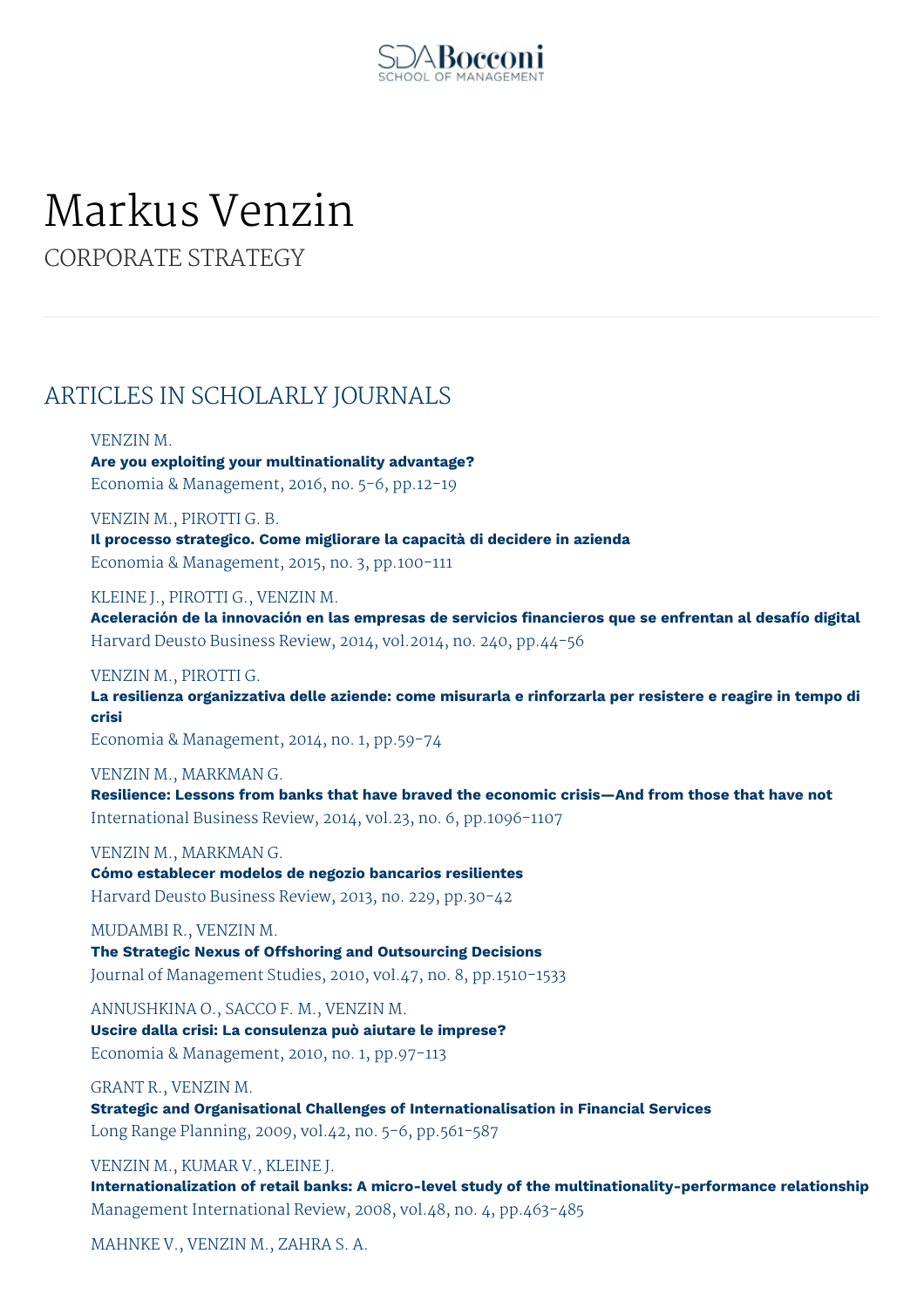## **Governing Entrepreneurial Opportunity Recognition in MNEs: Aligning Interests and Cognition Under Uncertainty**

Journal of Management Studies, 2007, vol.44, no. 7, pp.1278-1298

## KLEINE J., VENZIN M.

**Finanzkonzerne: Welche Werte schaffen Zentralen?** Die Bank, 2006, vol.1, pp.49-54

CARNEVALE MAFFE' C. A., VENZIN M. **Sfide e linee guida per la crescita internazionale delle aziende familiari** Economia & Management, 2005, no. 5, pp.58-59

### MAHNKE V., VENZIN M., PEDERSEN T.

**The Impact of Knowledge Management on MNC Subsidiary Performance: The Role of Absorptive Capacity** Management International Review, 2005, vol.45, no. 2, pp.101-119

MAHNKE V., VENZIN M.

**Governance of Knowledge-teams in MNC: The Case of HeidelbergCement** Management International Review, 2003, vol.3, pp.47-67

### MAHNKE V., VENZIN M.

**The internationalization process of digital good providers** Management International Review, 2003, vol.1, pp.115-142

#### VENZIN M.

**The Concept of Foresight in Times of Uncertainty and Ambiguity** Studies in Communication Sciences, 2001, vol.1, pp.193-220

# VENZIN M. **Knowledge Management** CEMS Business Review, 1998, vol.2, pp.205-210

# RESEARCH MONOGRAPHS

VENZIN M., VIZZACCARO M., RUTSCHMANN F. **Making Mergers and Acquisitions Work** Emerald Publishing Limited, , 2018

VENZIN M., PIROTTI G. **Resilient organizations. Responsible leadership in times of uncertainty** Cambridge University Press, Cambridge, Great Britain, 2016

VENZIN M. **The Prysmian story: building the nerves of the world** Prysmian Internal Publication, , 2016

PIROTTI G., VENZIN M. **Resilience. Sette principi per una gestione aziendale sana e prudente** Egea, Milano, Italy, 2014

VENZIN M. **Building an International Financial Services Firm: How to design and execute cross-border strategies** Oxford University Press, Great Britain, 2009

VENZIN M. **La gestione strategica delle aziende multinazionali** Egea, Milano, Italy, 2004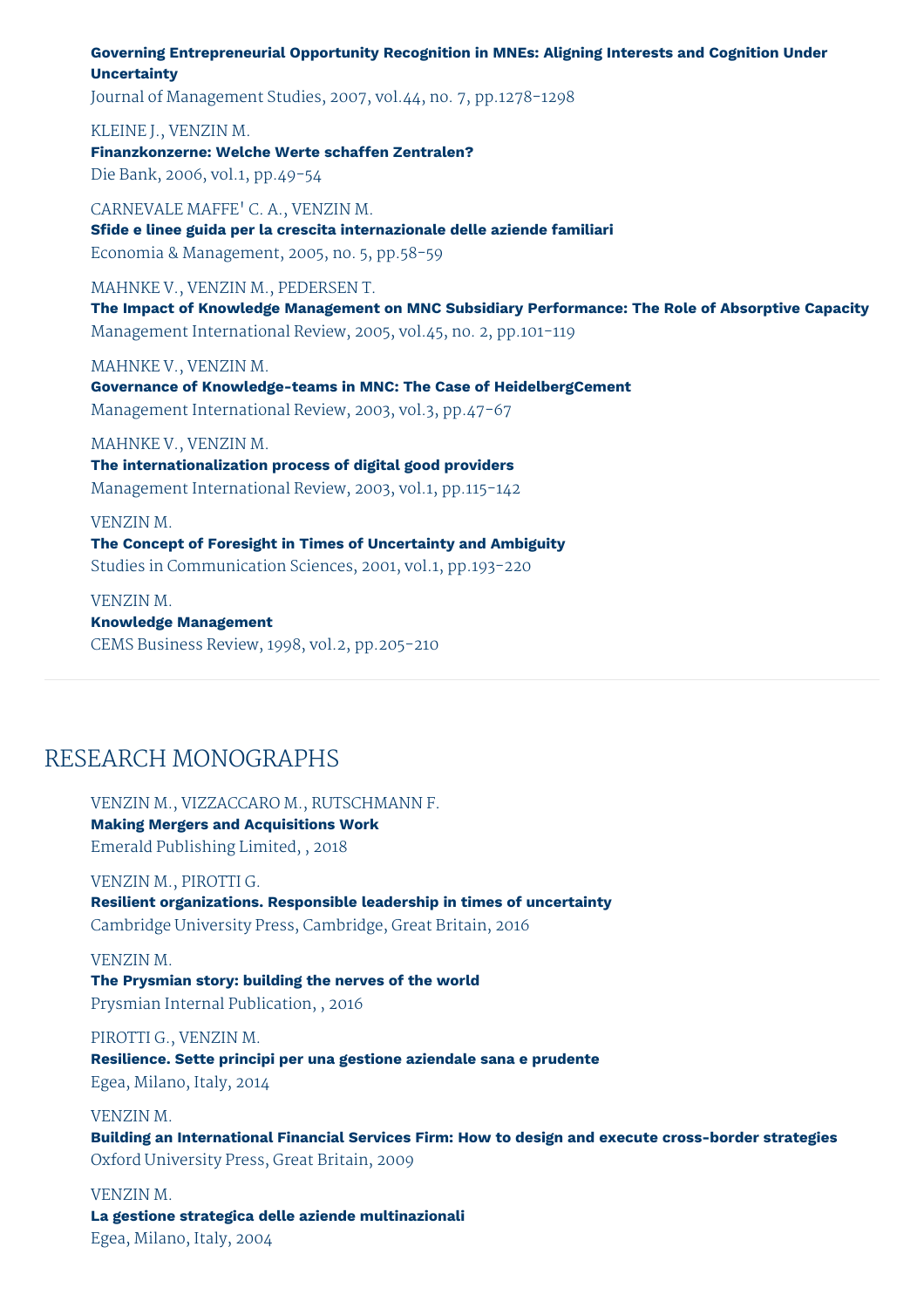# EDITED BOOKS

PEDERSEN T., VENZIN M., DEVINNEY T. M., TIHANYI L. (EDS.) **Orchestration of the Global Network Organization** Emerald Group Publishing Limited, , 2014

# **TEXTBOOKS**

KLEINE J., KRAUTBAUER M., VENZIN M. **Mobile payment: current situation and outlook on the European markets** Steinbeis-Edition, Germany, 2013

# CONTRIBUTION TO CHAPTERS, BOOKS OR RESEARCH MONOGRAPHS

### VENZIN M., KONERT E.

**The Disruption of the Infrastructure Industry** in *Disruption in the Infrastructure Sector* S.Gatti (Eds),Springer, chap. 5, pp.149-168, 2020

## MARCHESINI G., VENZIN M.

**Serve ancora la strategia? Cinque approcci per pianificare in tempi di turbolenza** in *Business NeXT. Non è solo questione di tecnologie*

A.Beltratti, A.Bezzecchi (Eds),Egea, chap. 4, pp.83-104, 2018

# VENZIN M., PIROTTI G.

**Alla base della responsible leadership: creare aziende resilienti** in *Responsible leadership. Creare benessere, sviluppo e performance a lungo termine* M. Magni, F. Pennarola (Eds),Egea, pp.95-106, 2015

### VENZIN M., BARDOLET D.

**Series of Regional Cases: North America; APAC; South Europe; North Europe; South America** in *Prysmian Group 2015 Annual Report* Prysmian Internal Publication, 2015

### LOJACONO G., VENZIN M.

**Organizing export strategies** in *Orchestration of the Global Network Organization - Advances in International Management*

T. Pedersen, M. Venzin, T. M. Devinney, L. Tihanyi (Eds),Emerald Group Publishing Limited, vol.27, pp.283-298, 2014

## VENZIN M.

**Constructing power to drive strategy processes in multinational firms** in *Handbook Of Research On Strategy Process*

P.Mazzola; F. Kellermanns(Ed), Edward Elgar Publishing, pp.452-470, 2010

### MAHNKE V., PEDERSEN T., VENZIN M.

**Does Knowledge Sharing Pay? A Multinational Subsidiary Perspective on Knowledge Outflows** in *Advances in International Management:Managing Subsidiary Dynamics: Headquarters Role, Capability Development, and China Strategy*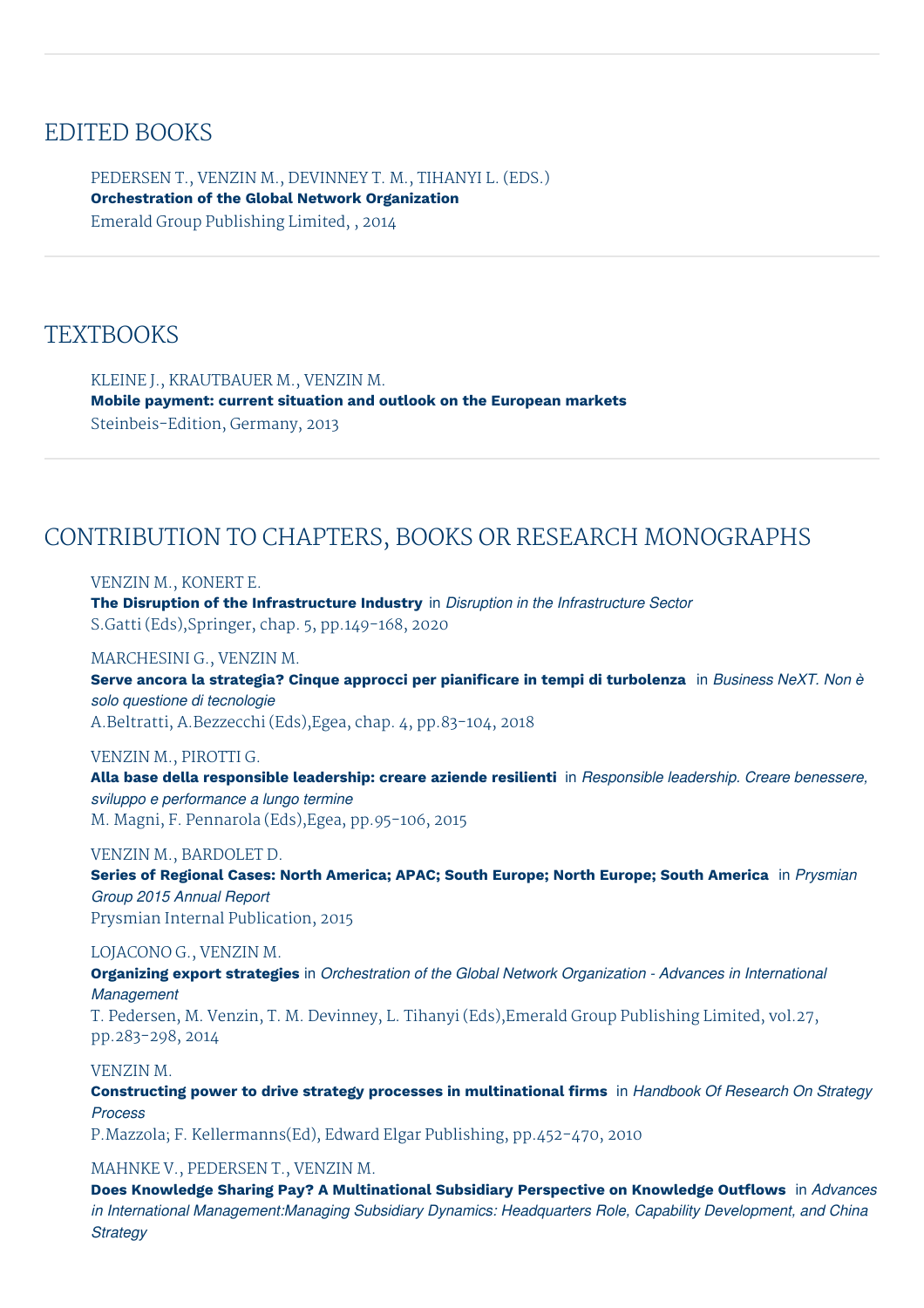Joseph L. C. Cheng, Elizabeth Maitland, Stephen Nicholas (Eds),Emerald Group Publishing Limited, pp.123- 150, 2009

CARNEVALE MAFFE' C. A., VENZIN M., MAHNKE V. **L'internazionalizzazione dei beni digitali** in *Strategie di internazionalizzazione* di C. Demattè, F. Perretti, E. Marafioti (Eds),Egea, pp.183-200, 2008

#### VENZIN M.

**La Dimensione Trans-Nazionale Della Crescita** in *Innovare per Crescere, Crescere per Innovare* Giorgio Brunetti, Enzo Rullani(Ed), Unindustria Treviso, pp.101-112, 2007

## MAHNKE V., VENZIN M.

**Designing integrated knowledge management systems in the multinational corporation** in *Knowledge management and intellectual capital* P. N. Bukh, K. S. Christensen, J.Mouritsen (Eds),Palgrave Macmillan, pp.173-194, 2005

CARNEVALE MAFFE' C. A., VENZIN M.

**Specificità e linee guida della crescita internazionale delle aziende familiari** in *Capaci di crescere. L'impresa italiana e la sfida internazionale* Guido Corbetta (Eds),Egea, 2005

# CASES IN INTERNATIONAL CASE COLLECTIONS

CORBETTA G., VENZIN M., MARCHESINI G.

**Integrated Mobility: The Transformation of Gruppo Ferrovie dello Stato** 2019, The Case Centre, Great Britain

VENZIN M., BARDOLET D., ZERRILLO P. C., CHAN C. **Prysmian Group in Asia Pacific: Implementing Strategy** 2017, The Case Centre, Great Britain

VENZIN M., BARDOLET D., ZERRILLO P. C., CHAN C. **The Prysmian Group: Strategy in Asia Pacific** 2016, The Case Centre, Great Britain

VENZIN M., PIROTTI G. **Car Manufacturers and the crisis: how to build resilience** 2014, The Case Centre, Great Britain

## VENZIN M., AMODIO A.

**Prysmian Group: Leading the Way in the Global Cable Industry** 2014, The Case Centre, Great Britain

ANNUSHKINA O., VENZIN M., GRYAZNOVA A. **Globalization of Beeline** 2012, The Case Centre, Great Britain

ANNUSHKINA O., VENZIN M., GRYAZNOVA A. **Globalization of Beeline** 2012, The Case Centre, Great Britain

HOENEN A., VENZIN M. **Transforming Carlsberg into a Cosmopolitan Firm: The Acquisition of Scottish & Newcastle** 2012, The Case Centre, Great Britain

VENZIN M., KLEINE J. **Erste Bank: Market Entry Strategy into Central European Countries**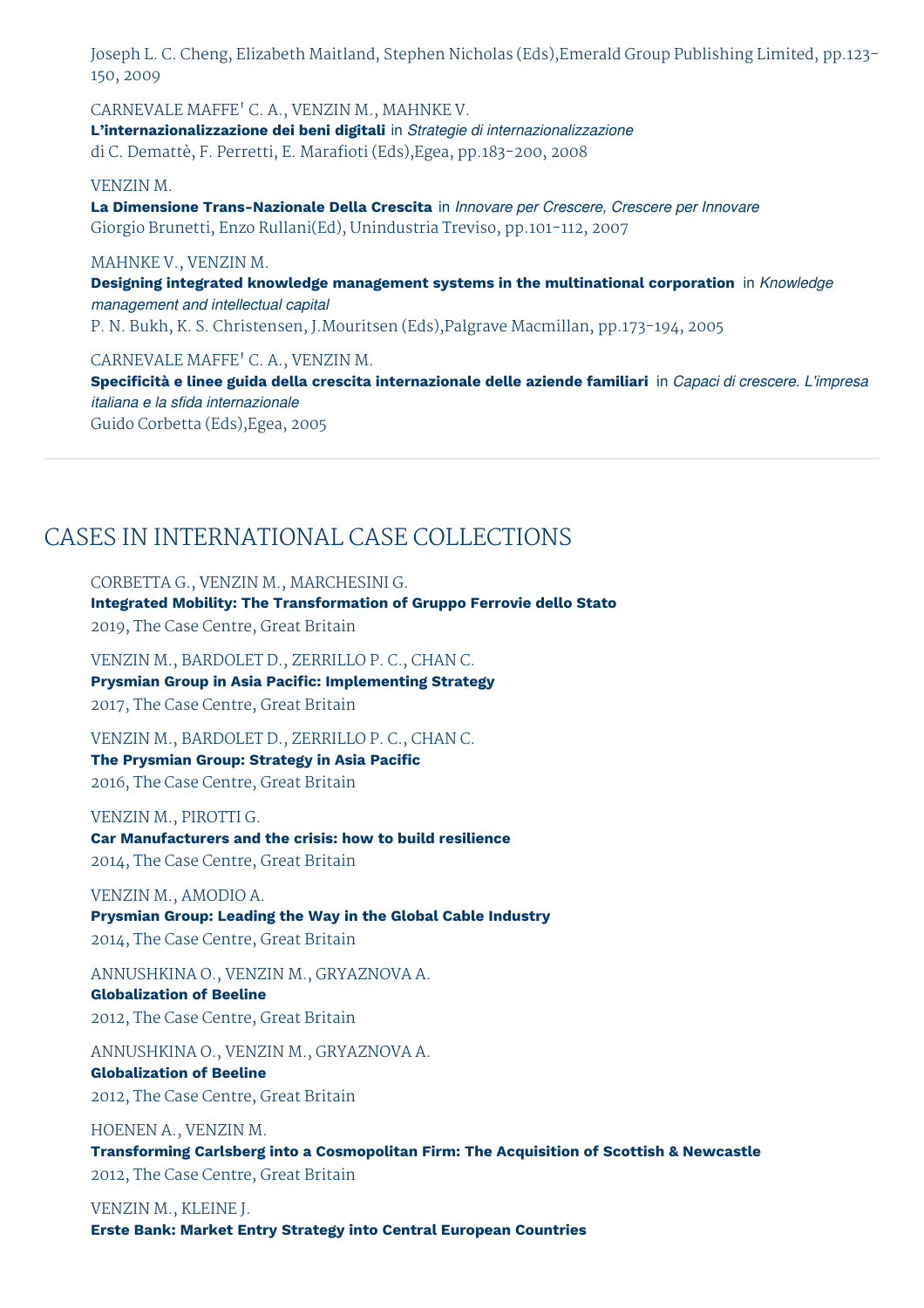2006, The Case Centre, Great Britain

VENZIN M., WUSTMANN A. **A-live: Start-up and Growth in the Entertainment Industry** 2005, The Case Centre, Great Britain

VENZIN M., MAHNKE V. **Heidelberg Cement: Accelerating Knowledge Sharing Activities** 2005, The Case Centre, Great Britain

# EDITORSHIP OF SPECIAL ISSUES

GRANT R., VENZIN M. **Internationalisation in financial services** 2009, Long Range Planning

# ENTRY (IN DICTIONARY OR ENCYCLOPEDIA)

SIRONI A., VENZIN M. **Banking industry** in *M. Augier, D. J. Teece, Enciclopedia* Palgrave Macmillan, pp.1-4, 2013

# PROCEEDINGS/PRESENTATIONS

## VENZIN M.

**Creating Organizational Resilience: what we can learn from financial sevices firms that have successfully braved the economic crisis-and from those that did not**

AIB 2013 Annual Meeting - Bridging the Divide: Linking IB to Complementary Disciplines and Practice - July 3-62013, *Istanbul, Turkey*

## VENZIN M.

**The nature of resilient organizations**

The 32nd SMS Annual International Conference - Strategy in Transition - October 6-9 2012, Prague, Ceszk Republic

### LOJACONO G., VENZIN M.

## **Export strategies: archetypes and their performance impacts**

Proceedings of the 51st Annual Meeting of the Academy of international Business - June 27-30 2009, San Diego, CA, *United States of America*

# CARNEVALE MAFFE' C. A., VENZIN M.

**Why Should the Postman Always Ring Twice? Analysing the Process of Strategic Renewal in State-Owned Postal Services**

*18th Annual International SMS Conference, November, 1998, Orlando, FL, United States of America*